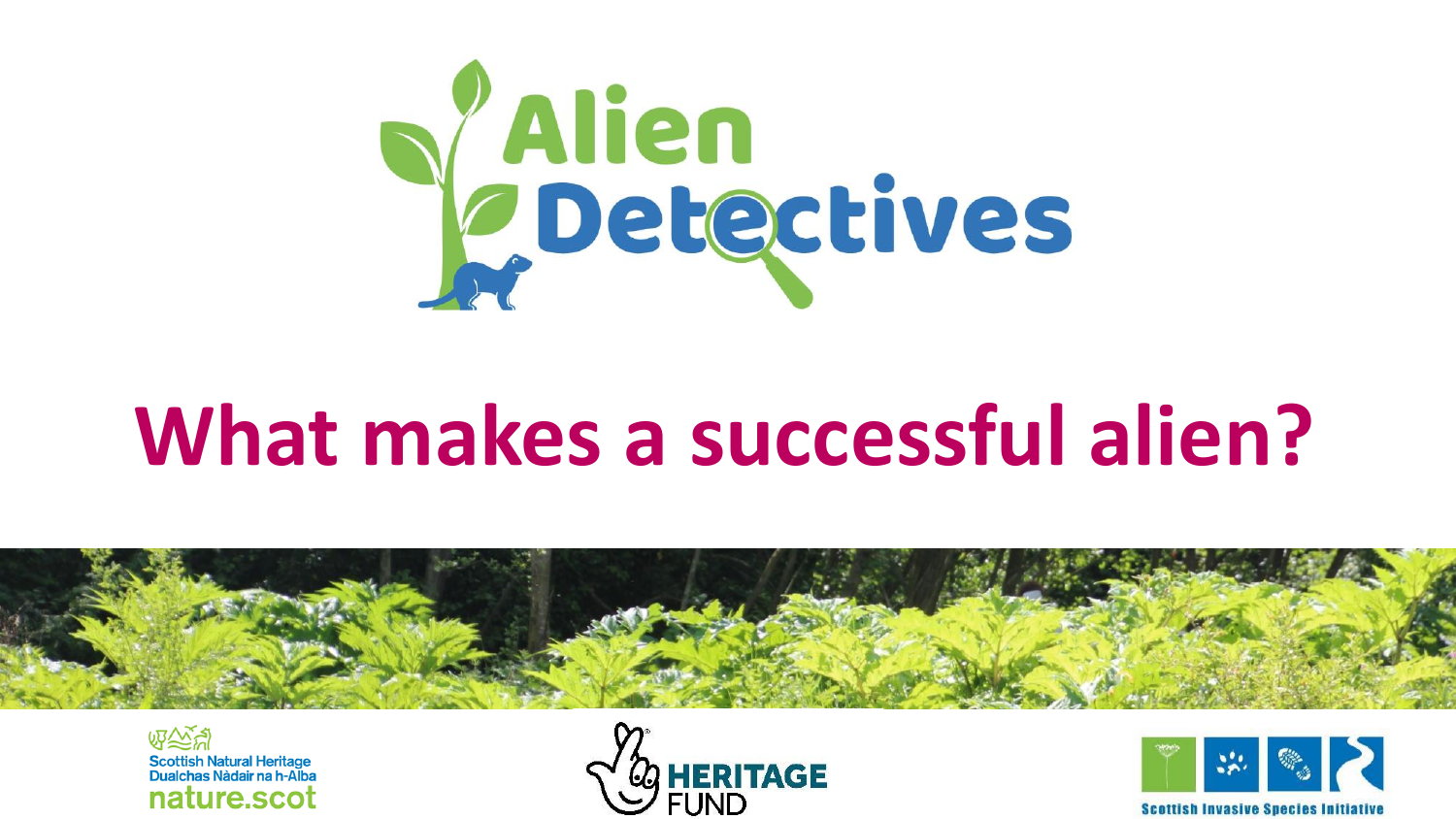#### **Alien arrivals**

When an alien (non-native) species first arrives in a new country or ecosystem there are a few ways this could go. What do you think might be the things that could happen?

**1. The alien doesn't survive.** The alien species might find the new environment too hostile, it might be too cold or the predators too vicious, and the new species doesn't survive in the new place.

**2. Alien survives alongside natives.** The new arrival may survive and multiply just enough to establish itself in the food chain alongside native species, without having a significant impact.

**3. The alien takes over.** A small fraction of new species will go on to dominate. They out-compete the native species, take over their new environment and change the ecosystem and the way a food web functions.











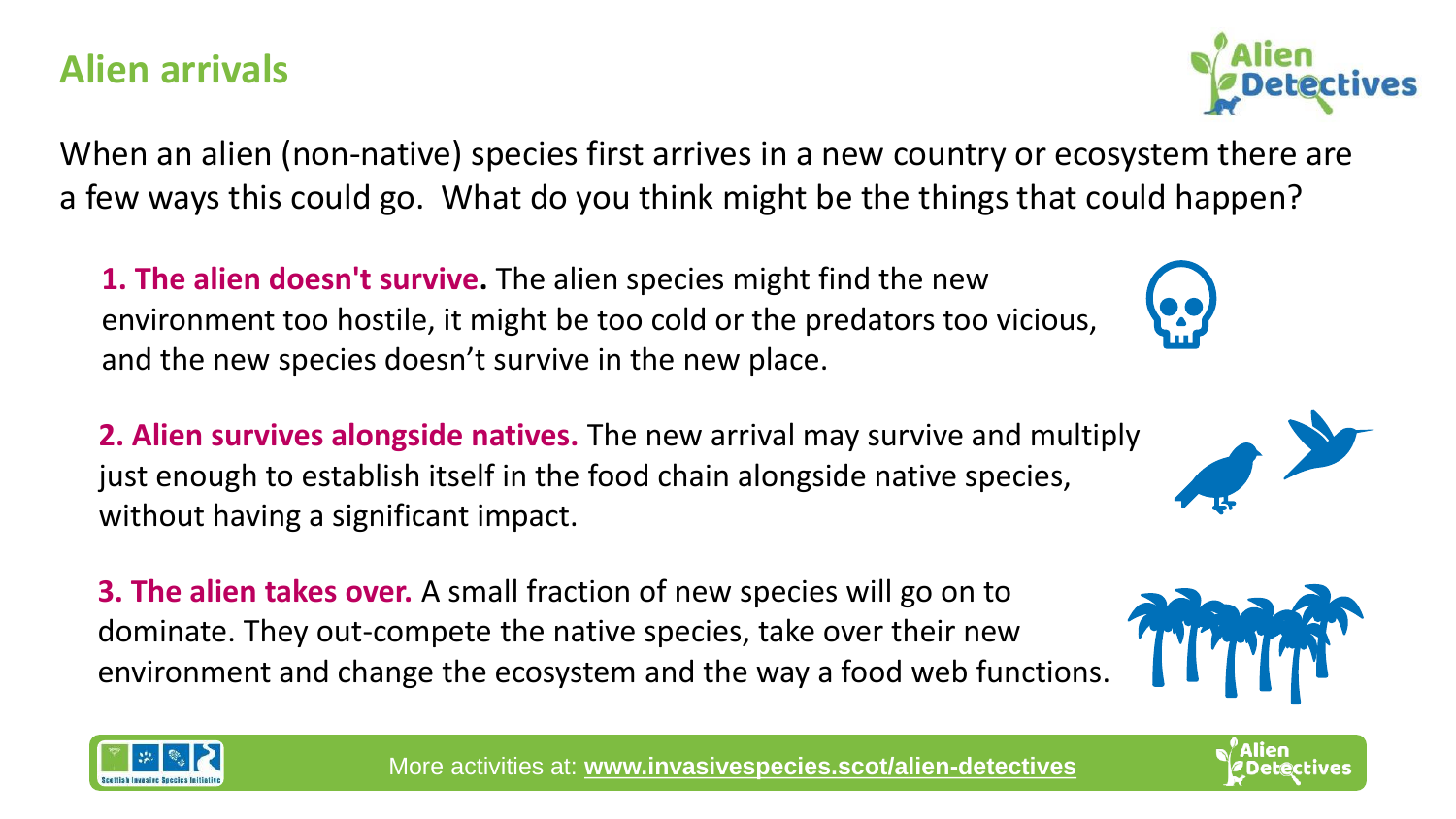# **Invasive characteristics - animals**



Let's think about those aliens that take over and dominate, and what makes them a successful invader.

Can you think of any features invasive **animals** might have that makes them successful?







**Aggressive and bold.**  Asian hornet is aggressive and an effective predator of honey bees.



**Will eat many types of food and prey**. Grey squirrel will eat unripe nuts (leaving none for red squirrels).



**Good at dispersing**  (spreading). Sika deer travel up to 50km and have spread across much of Scotland.



**Well adapted to live in several habitats**. Mink hunt on both land and water.

*Detectives* 

**Alien** 

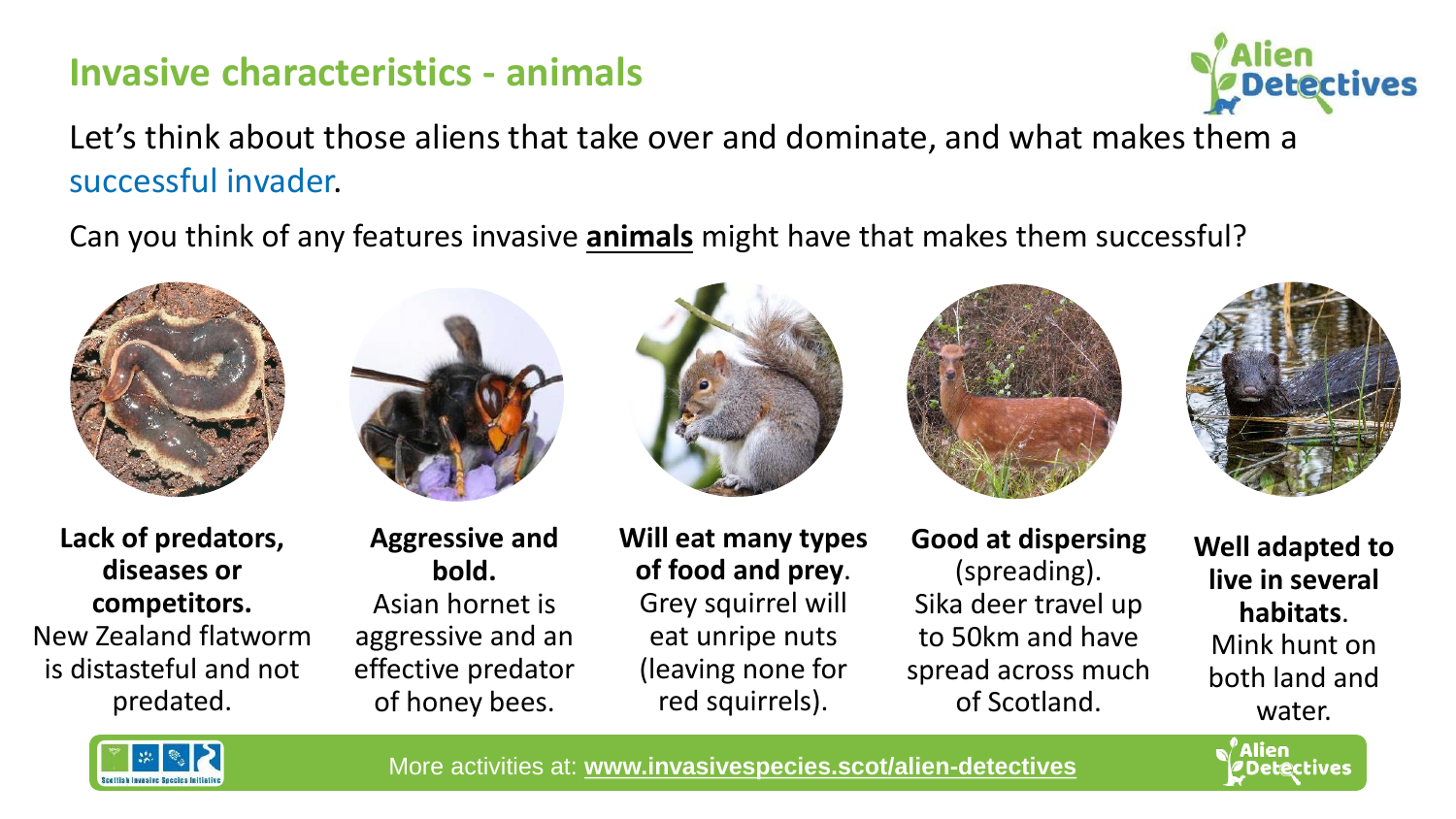#### **Invasive characteristics - plants**



#### Can you think of any features invasive **plants** might have that makes them successful?









Grow very tall and/or have big leaves, shading out native plants.

Strong root systems allow them grow in bare soil where native flowers can't grow.

Produce many flowers, with lots of seeds and have good seed dispersal mechanisms.

Some spread by rhizomes (sucker like roots). If broken a fragment of a rhizome can grow into a new plant. more…



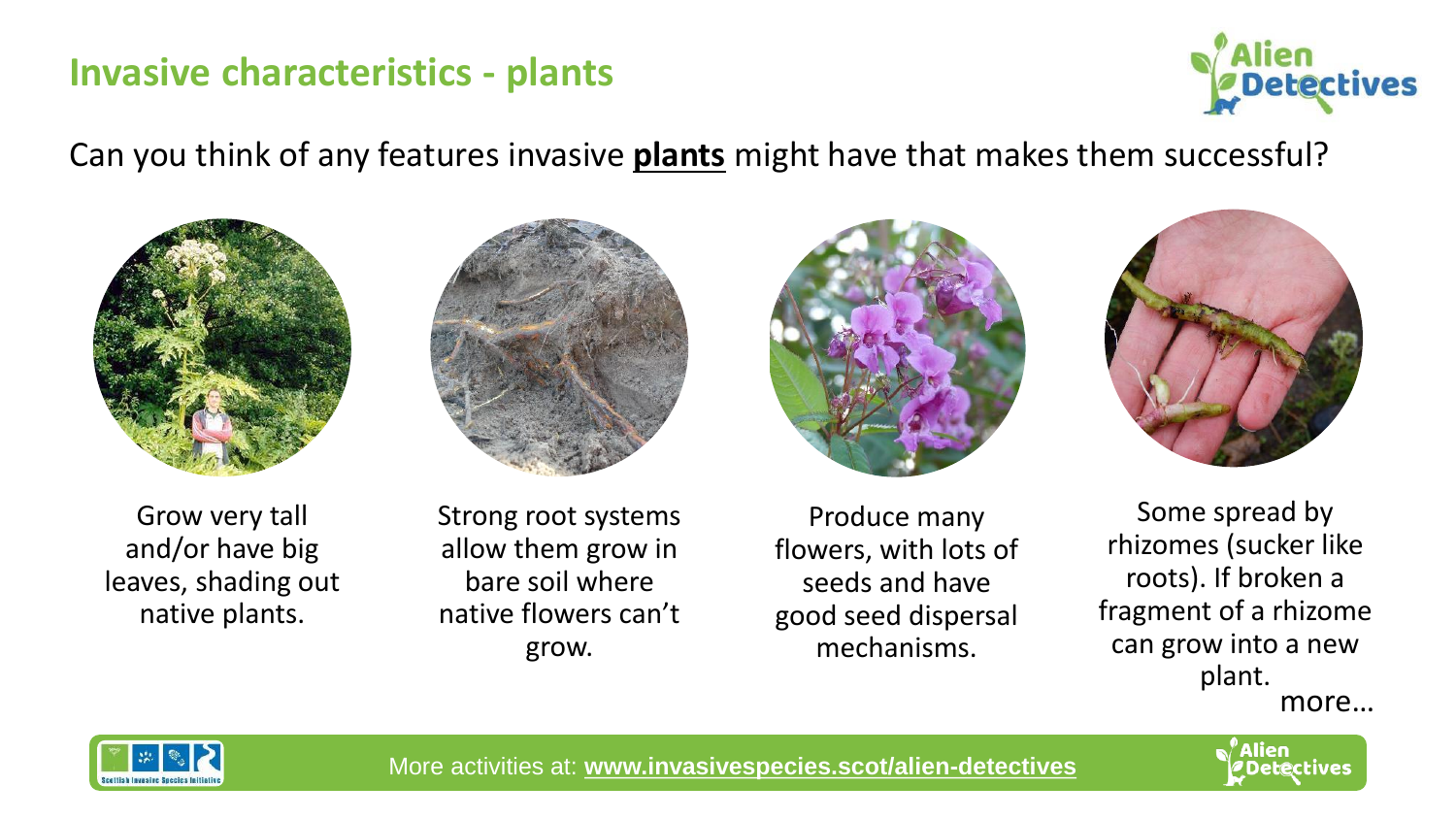### **Invasive characteristics - plants**

More features invasive **plants** have that make them successful…











Plants grow earlier in the year than native species and for a longer season.

Are not browsed (eaten by herbivores) due to toughness or toxic sap, and don't have pests or diseases that attack them.

Some can inhibit competition by releasing chemicals to poison neighbouring plants.

Can survive a wider range of temperature and climatic conditions than native species.



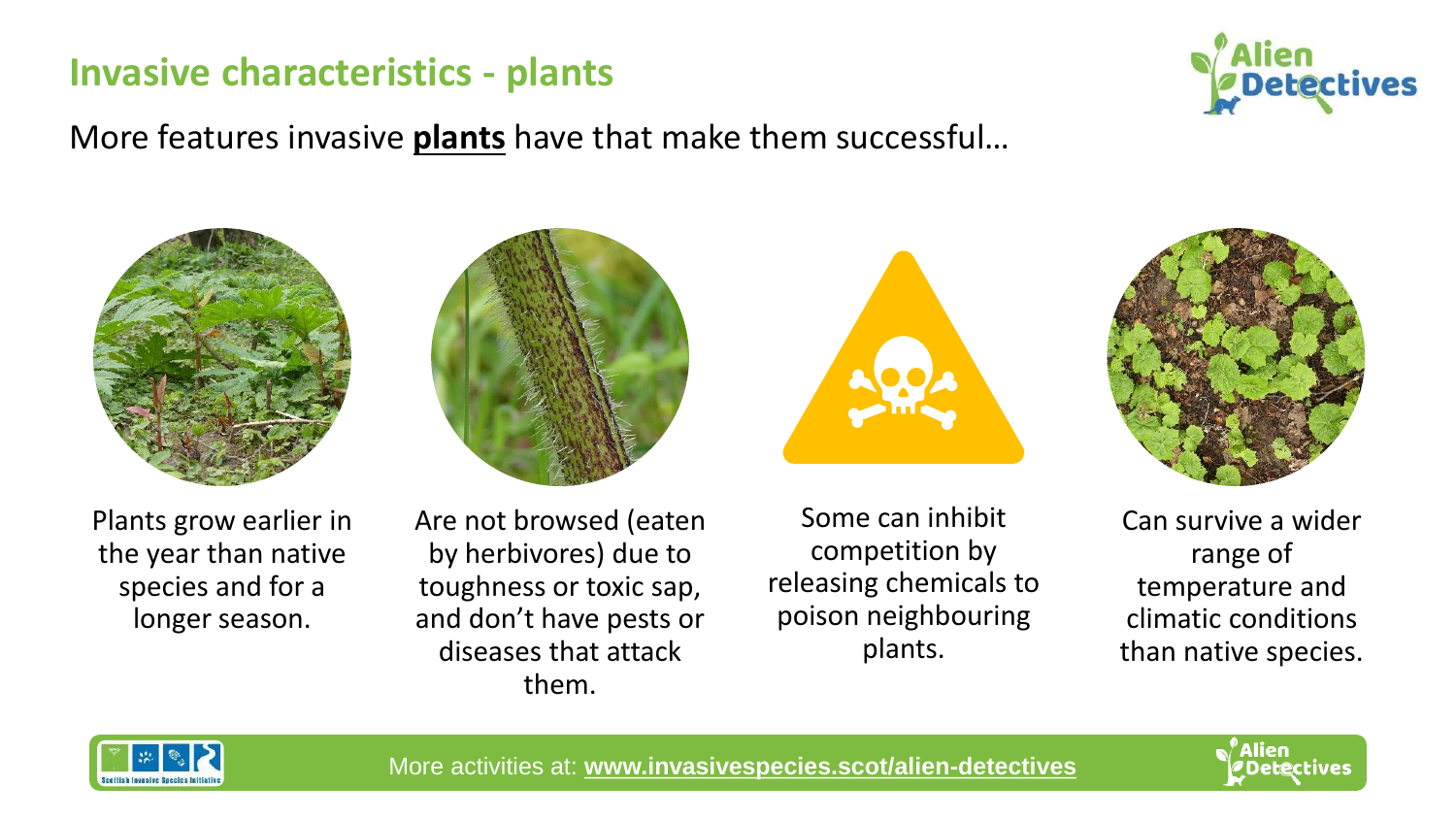# **Invasive traits**



Features that make a species invasive are known as invasive characteristics or invasive traits.

We can group both plants and animals under the follow headings:

- **Lack of enemies.** A lack of predators, browsers, competitors, diseases or pests.
- **Good at spreading.** Animals travel big distances and plants produce lots of seeds with good dispersal mechanisms or have spreading underground rhizomes.
- **Are generalists.** Do well in in a wide range of environments and climates, and/or eat a wide range of things.
- **Are pioneer species.** Can survive in poor conditions and wasteland type environments.
- **Are aggressive.** In the way they hunt (efficient well adapted predators) or grow (very big, quickly, early in year or poison neighbouring plants).



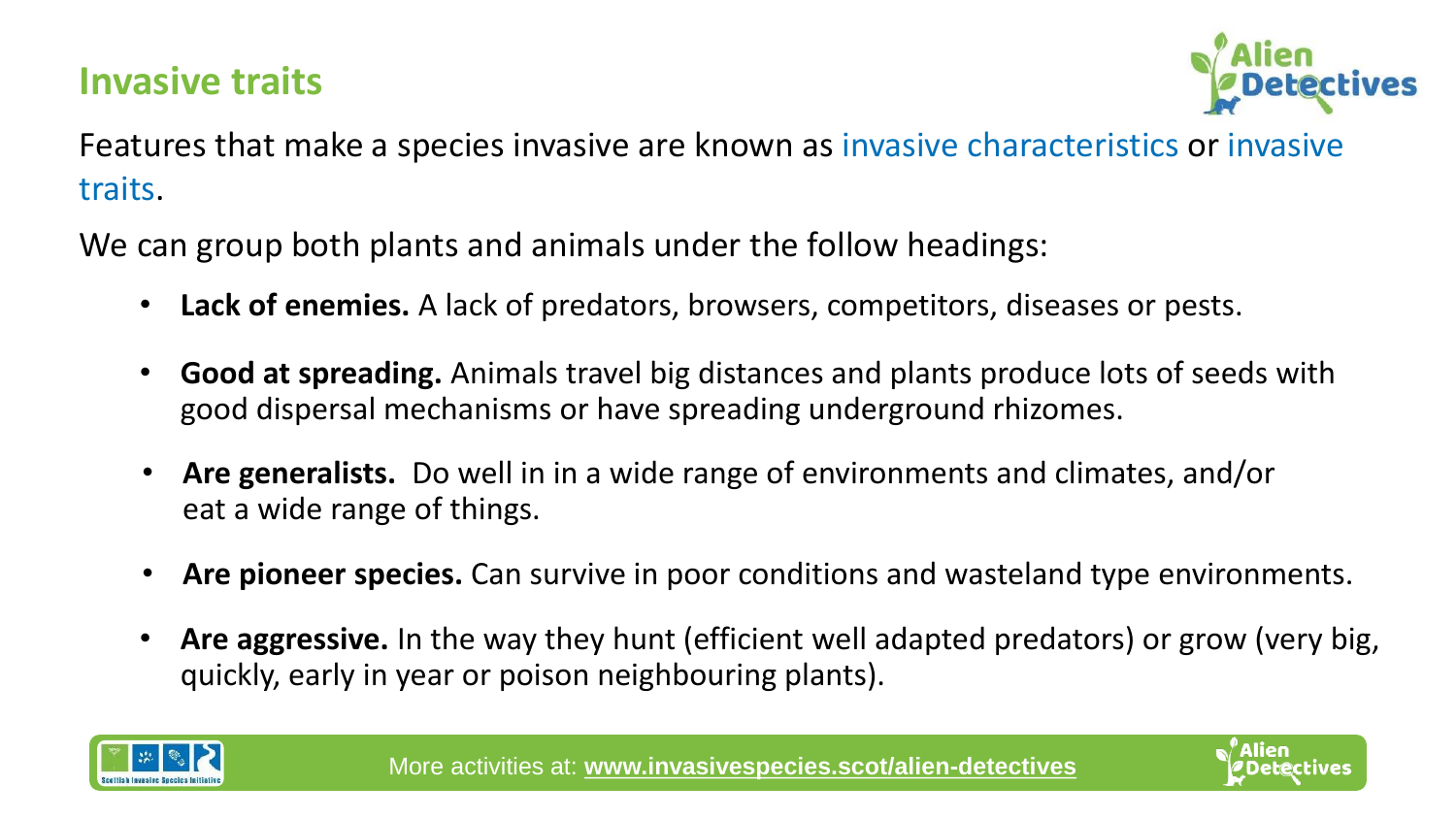### **The most successful invasive species**



Alien

**Detectives** 

As the number of invasive characteristics a species has increases, the more successful an invader it will be.

The American mink is a very successful invasive animal. What invasive characteristics does it have? Pioneer – will live in any environment where there is food No predators! only direct competitor is the otter Good at spreading  $-$  can travel up to 100km to find a territory Generalist – will catch and eat anything Voracious predator will readily hunt prey Efficient on both land and water - runs fast, is nimble and swims well ©Ryzhkov Sergey CC BY-SA 4.0

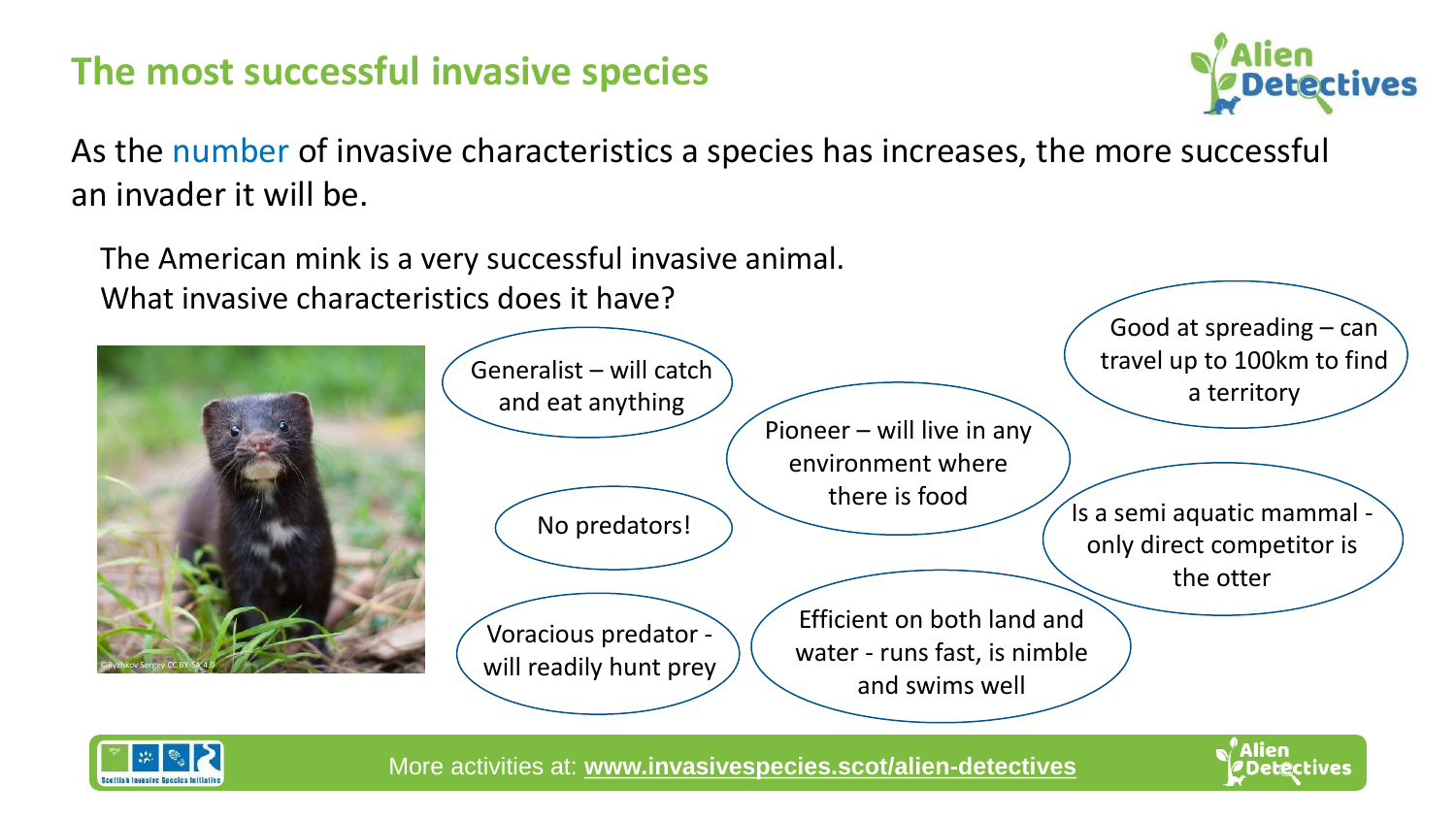### **The most successful invasive species**



Himalayan balsam is a very successful invasive plant. What invasive characteristics does it have?



| Generalist - will grow                                                                                                                                                     | Produces lots of flowers                                                    |
|----------------------------------------------------------------------------------------------------------------------------------------------------------------------------|-----------------------------------------------------------------------------|
| anywhere                                                                                                                                                                   | and 800 seeds per plant                                                     |
| No diseases or pests<br>attack it<br>Grows very tall and<br>dense - shading out<br>native flowers<br>Pioneer – will grow on<br>bare waste ground,<br>especially riverbanks | Good at spreading -<br>exploding seed capsules<br>throw seeds 7m from plant |